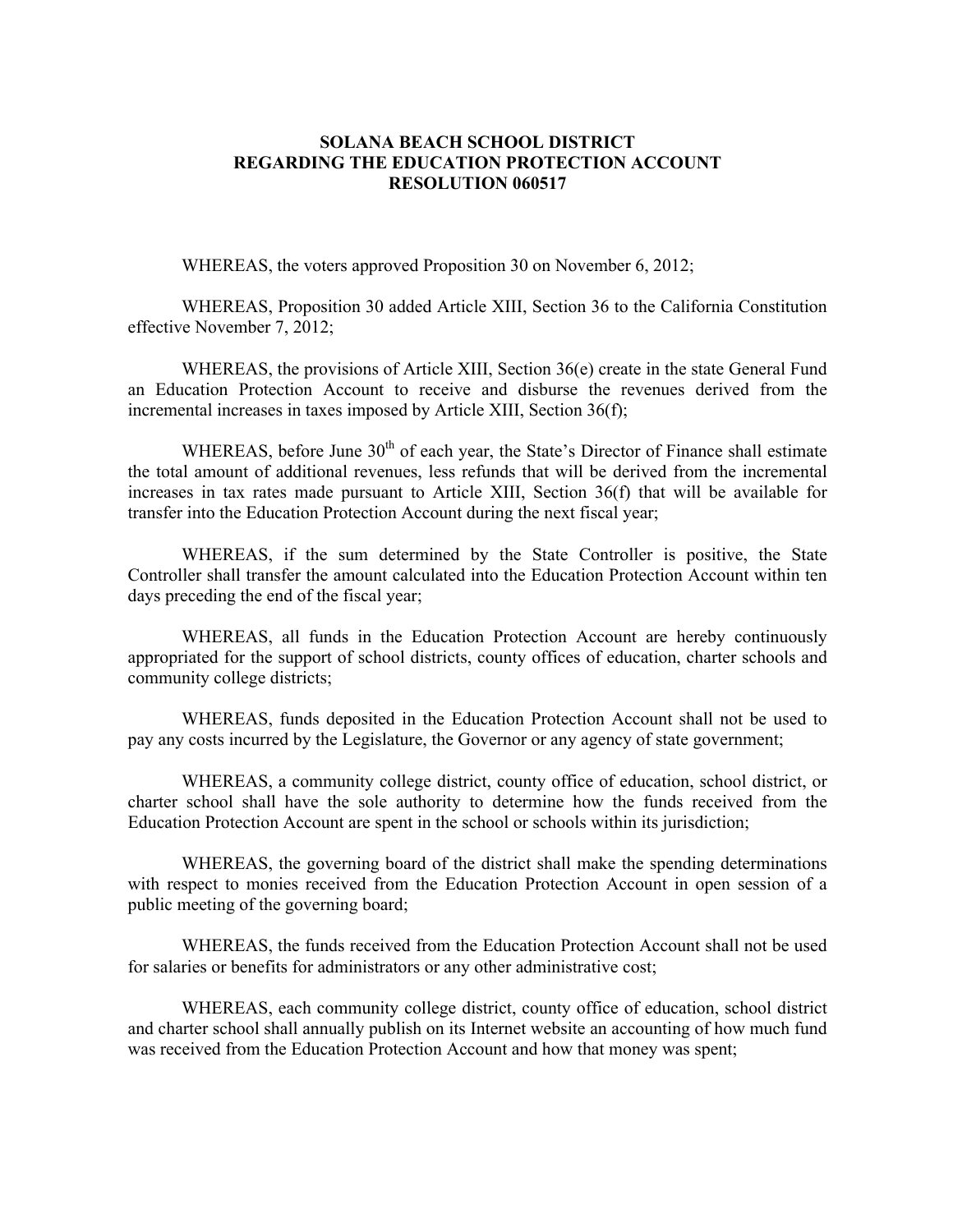WHEREAS, the annual independent financial and compliance audit required of community college districts, county offices of education, school districts and charter schools shall ascertain and verify whether the funds provided from the Education Protection Account have been properly disbursed and expended as required by Article XIII, Section 36 of the California Constitution;

 WHEREAS, expenses incurred by community college districts, county offices of education, school districts and charter schools to comply with the additional audit requirements of Article XIII, Section 36 may be paid with funding from the Education Protection Act and shall not be considered administrative costs for purposes of Article XIII, Section 36.

NOW, THEREFORE, IT IS HEREBY RESOLVED:

1. The funds received from the Education Protection Account shall be spent as required by Article XIII, Section 36 and the spending determinations on how the money will be spent shall be made in open session of a public meeting of the governing board of June 29, 2017;

2. In compliance with Article XIII, Section 36(e), with the California Constitution, the Governing Board of the Solana Beach School District has determined to spend the funds received from the Education Protection Act for instructional-related purposes (i.e. instructional supplies; instructional library, media; pupil services).

DATE:  $0.2017$ .

Secretary of the Governing Board